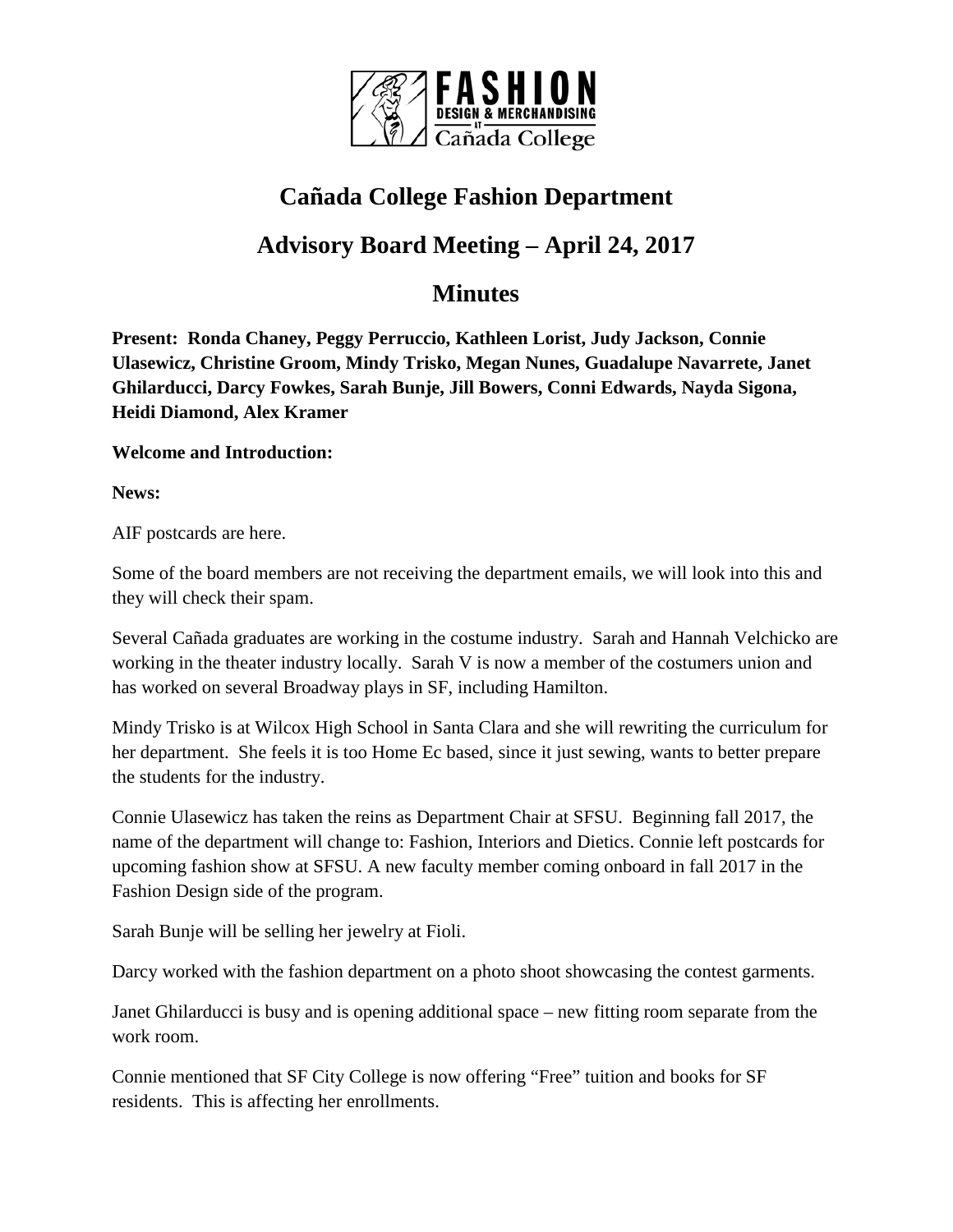

The department is going through Program Review this year – CTE course must do this every 2 years.

The fashion department has hosted several events this spring semester: A curriculum party to promote our upcoming course offerings. Special guest speakers Wayne Wichern and Sarah Veblen, and the upcoming Celebration Tea.

#### **Cañada Fashion Dept reports:**

#### **Artistry in Fashion: Saturday, September 23th 10 am – 4 pm**

**Department Facebook and Blog:** The department continues to have a presence on social media. Instagram is in the beginning stages for our department. Kathleen Lorist recently toured the Facebook facility. The department has reached 2100 total page likes per week. We continue to search for ways to increase our shares. Facebook continues to be a good source of promotion for our department. It was mentioned that Facebook is not as popular with younger people, they have moved onto Snap Chat. Shana McCracken is now writing our blog.

**New Course:** Introduction to Italian Fashion will be offered again summer 2017. This study aboard course will be run June 03 - 17, 2017 in Florence, Italy. Ronda will take a class of 21 students on this exciting opportunity to study fashion in Italy.

**Red Carpet Contest:** This year's contest garments are completed. The advisory board had the opportunity to vote again this year. 26 garments were submitted this year!!

**Update on CTEA:** Heidi Diamond is on the Workforce Initiative committee for Cañada. She spoke about the direction the State Chancellor's office is going with CTE and how we can benefit from those changes. It is still in the beginning stages of development with new terminology and programs are being implemented. IPC told her that our Program Review was superior. New CTE funds have approved the PAD upgrade for the computer lab. Hopefully this will be installed and ready for fall 2017 classes.

**Scholarships:** The Fashion Design and Merchandising Department will give 10 scholarships of \$1,000 each again this year. These funds are the proceeds from Artistry in Fashion.

**Upcoming Events:**

**Spring Tea – announce contest winners and degree/certificate and scholarship recipients – Friday, May 5th @ 3 pm**